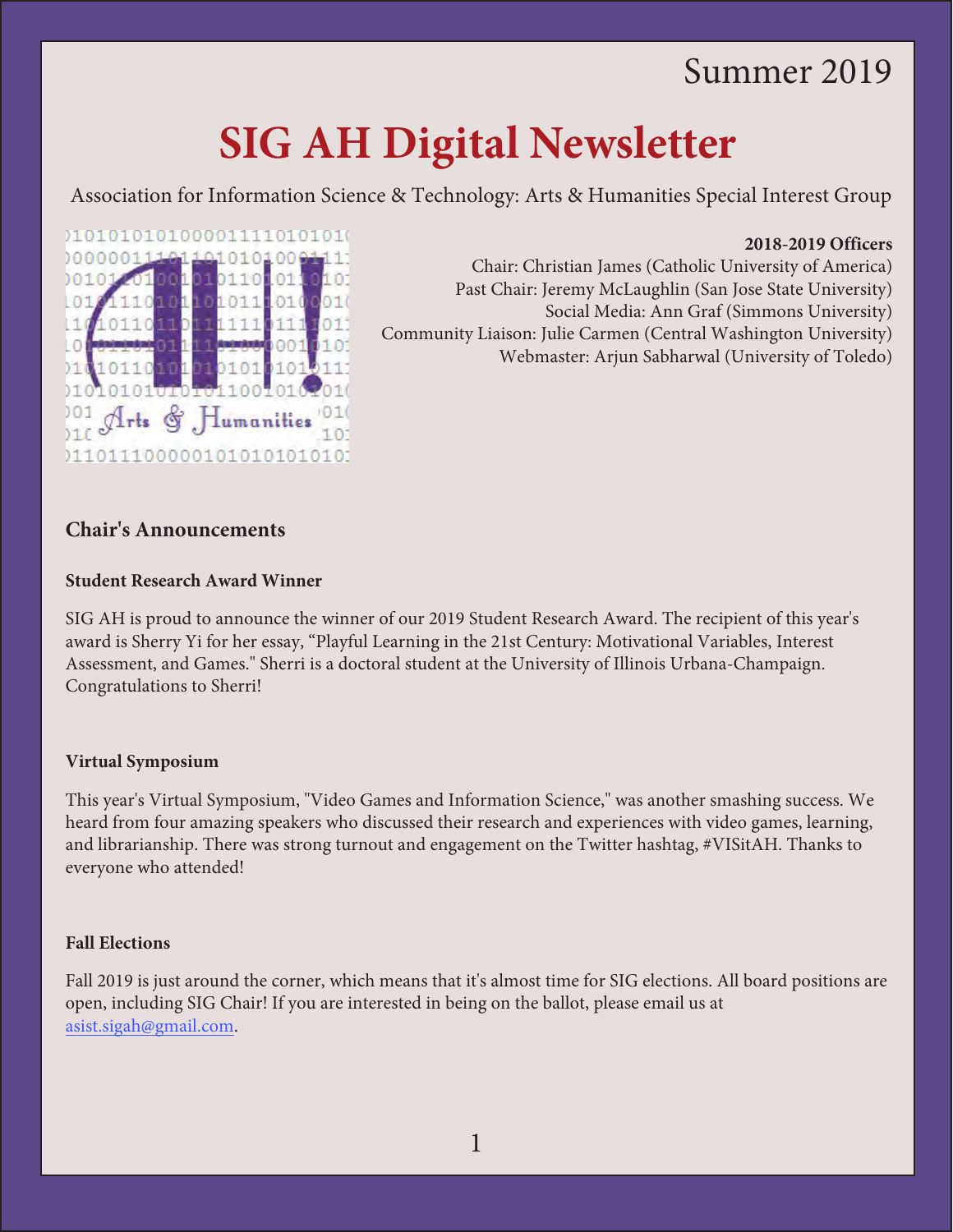### SIG AH Upcoming Programs & Events

#### *by Julie Carmen*

SIG AH is presenting a webinar: "How Digital Humanities Reawakened an Ancient Embroidery Technique," on August 29, 2019, 12:00 PM - 1:00 PM EDT. Julie Carmen explains her artistic, life-long project, *The Medieval Screen*, which uses laid work embroidery technique applied to digital images. The images are found on the Internet, printed on Iron-on-Transfer paper, and ironed onto fabric. The presentation includes how to create one's own pattern from digital humanities, resources to find digital artwork, and the history and methods of laid work. This focus is meant to bring rare artistic drawings out of the page, or computer screen, and put them into an art medium that can be displayed on a wall or movable screen. In addition to showing how one creates a pattern from printing images on Transfer-Iron-On paper, and ironing onto fabric, she will also explain the history of the stitches used, methods to display patches, and how to find images to create medieval patterns. The overview will also include copyright, fair use, and permissions for using digital images, offers some suggestions of where to find images, and best practices for citing digital images for artistic work.



Image credit: Julie Carmen